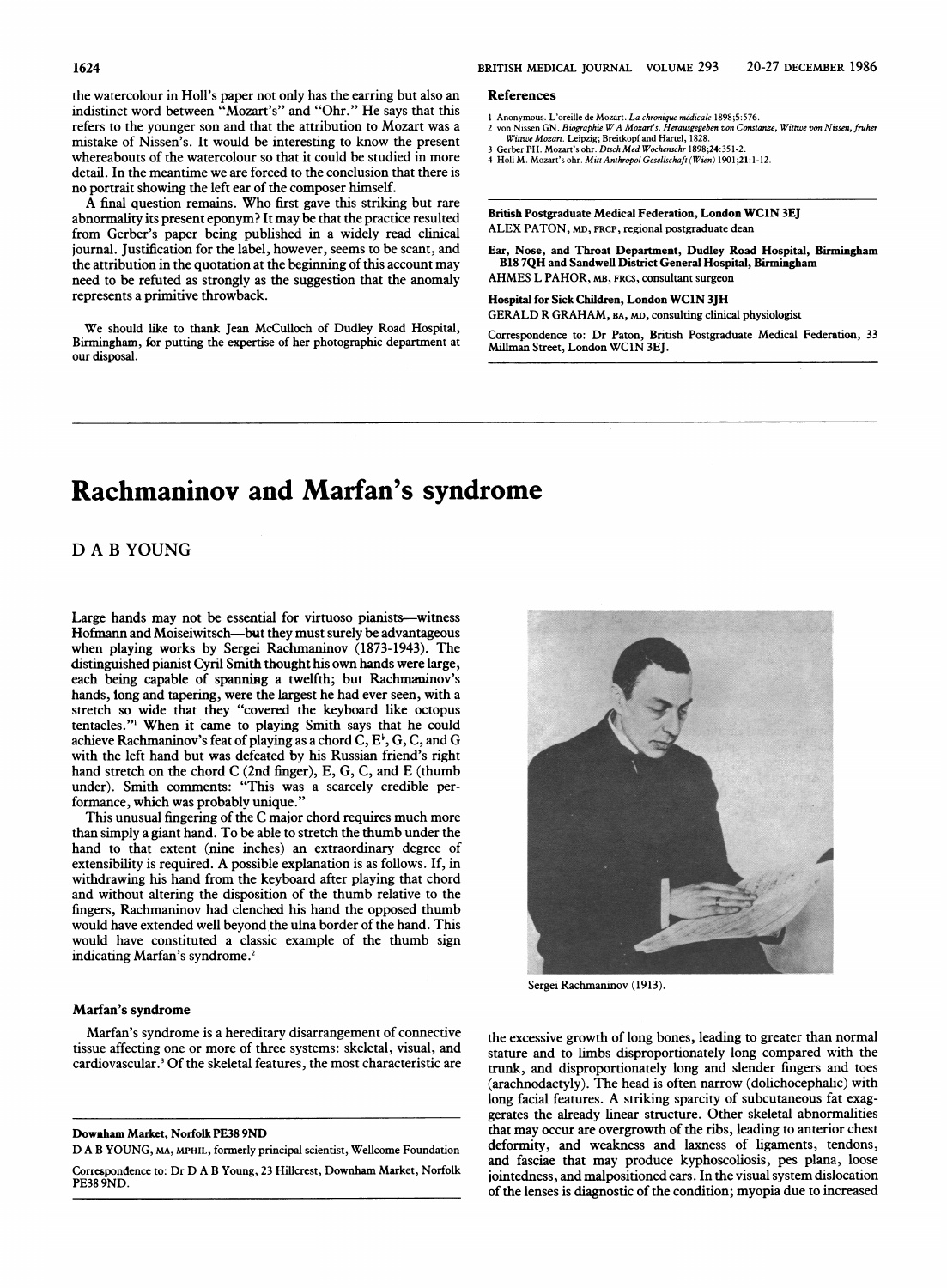First page of Rachmaninov's piano concerto No <sup>2</sup> in C minor. (Reproduced by kind<br>permission of Boosev and permission of Boosey Hawkes Music Publisher's Ltd.) These opening chords<br>are rarely performed as performed as written, being either all split or some broken; the danger lies in the *poco a poco cresc*, when a spread out hand may mis-hit. Chords demanding great extensibility are found in the final prelude of Opus 32.



axial length of the eye, often severe, is common, although the relatively flat cornea seen in nearly all patients with Marfan's syndrome tends to modify the myopia. The cardiovascular features include aneurysms, especially of the ascending aorta, and valvular insufficiencies leading to congestive heart failure.

The extraordinary size and extensibility of Rachmaninov's hands might indicate Marfan's syndrome. His appearance conformed to the skeletal features of the disease given above. He was very tall (193 cm) and slender. Photographs show him to have had a narrow head with <sup>a</sup> long, thin nose, prominent ears set at an angle, and a lack of subcutaneous fat.<sup>46</sup> In a group photograph taken when he was 19 he is seated with his teacher Arensky and two other pupils. Although he must have been fully grown, his shoulders are no higher than those of his companions. This is analogous to the evidence for Abraham Lincoln's being abnormally long limbed<sup>78</sup>: when sitting down he was no taller than men he towered over when standing up. Other photographs and drawings of Rachmaninov support his having arachnodactyly.

Rachmaninov may well have been myopic. In 1907 in Dresden at the age of 34 he suffered disabling eye strain. He wrote that after weeks of intensive proof reading of music "my eyes are quite ruined. In doing any strenuous writing or reading the eyes go misty and the head aches badly."4 At first glasses were prescribed, but within weeks an ophthalmologist had specifically countermanded this and the successful treatment consisted of eye massage and the avoidance of all reading and writing by artificial light. Possibly related to this